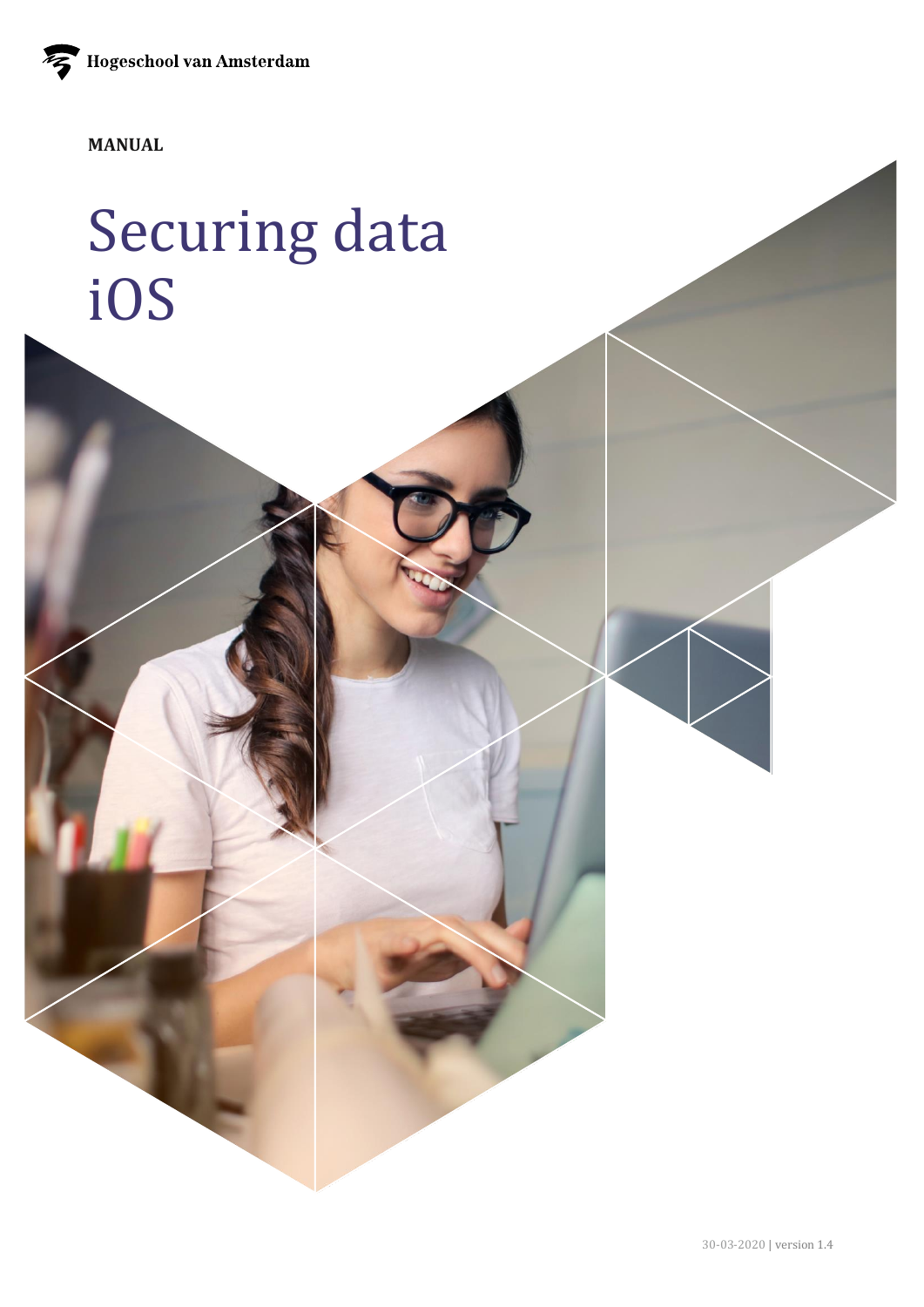

**You are responsible for the security of personal data in your email, documents and research files on your mobile device. Before you start securing your device, read the following instructions:**

- 1. The security solution is only available for an iOS version 11 or higher. To see which version of iOS you have, go to the Settings app, navigate to Settings > General > About. You'll see the version number to the right of the "Version" entry on the About page. Update your device to the latest iOS version.
- 2. Install the Intune Company Portal on your mobile device.
- 3. Take your time. securing the data on your mobile device will take around 10 minutes**.**

#### **Please note:**

The settings, location or name on your mobile device may differ from what is shown in the images in these instructions. First, see if you can complete the steps yourself, perhaps with the help of a colleague. If you are still having trouble, you can turn to the specially established service desk at your location. You can find answers to frequently asked questions in the A-Z list under Security: [https://hva.nl/security.](https://az.hva.nl/en/employees/az-lemmas/employees/auas/its-si/ict-security/frequently-asked-questions-security-measures/frequently-asked-questions-security-measures-secure-self.html?origin=XHpa9wz9QwO16T1QmXaA%2Fw)

The HvA cannot access or use private information in any form without your explicit consent. To find out which information is recorded, consult the frequently asked questions in the A-Z list under Security: [https://hva.nl/security.](https://az.hva.nl/en/employees/az-lemmas/employees/auas/its-si/ict-security/frequently-asked-questions-security-measures/frequently-asked-questions-security-measures-secure-self.html?origin=XHpa9wz9QwO16T1QmXaA%2Fw)

Depending on your device's specifications, either hardware or software encryption will be applied. Software encryption requires an additional password when starting your device.

#### **On the following pages you will find an explanation of the steps to be taken. We recommend that you follow the explanation on those pages. In short, the steps to be taken:**

- 1. Open the App Store and search for the Intune Company Portal app.
- 2. Click on 'Download' and then on 'Open'.
- 3. Enter your HvA email address and click on 'Next'.
- 4. Enter your password and click on 'Login'.
- 5. Follow the steps in the Intune Company Portal.
- 6. Click on 'Done'. Your mobile device is now secure.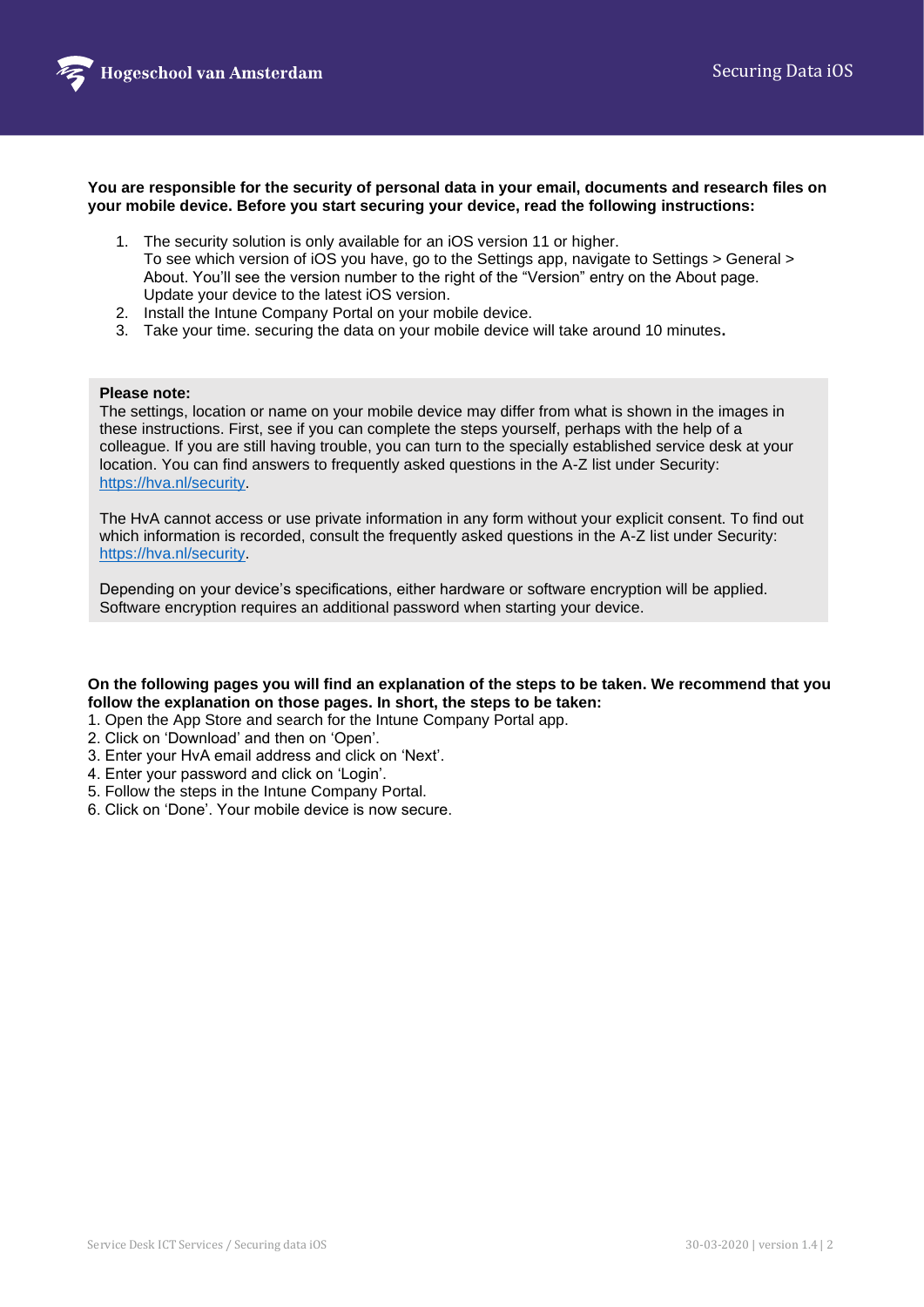## Securing Data iOS



| $\bullet$<br>3<br>0<br>$\bullet$<br>$\bullet$<br>$\blacksquare$<br>U.<br>Œ<br>ŧ.<br>Ø<br>$\left\lfloor \circ \right\rfloor$<br>$\circledcirc$<br>⋏<br>M<br><b>atv</b><br>0080 A<br>Open the App Store.                                                                                                                                                                                                                                                                                                                                                                                                                                                                                 | $\overline{2}$<br>13:11 Fri 14 Jun<br>Not Charging #<br>Cancel<br>Filters v<br>c. company portal<br>ö<br><b>Toolbox for Pages</b><br>$\boldsymbol{\varphi}$<br>$1$ sees:<br>国目面<br>v冊<br>150<br>IZ.<br>Verliezen is voor winnaars<br>$-0.664$<br>langoApps, Wor.<br>7<br>т<br><b>DOWNLOAD</b><br>$Q$ 2001<br><b>B</b> Jops<br><b>自</b> Updates<br>Search for the app Intune | 3<br>Microsoft Intune<br>Microsoft<br>Sign in<br>r.hooijer@hva.nl<br>Can't access your account!<br>Sign in from another devic<br>D C D<br>$\wedge$ $\vee$<br>$\begin{array}{cccccccccccccc} 3 & 4 & 5 & 0 & 7 & 8 & 9 \\ 6 & 1 & 1 & 1 & 9 & 1 & 1 & 0 \end{array}$<br>$\overrightarrow{p}$<br>$\mathbf{w}$<br>$\textcircled{\scriptsize{x}}$<br>$\mathsf{q}$<br>$\frac{1}{a}$<br>$\mathsf k$<br>$x$ c $v$ b n m<br>$^\copyright$<br>♦<br>$\Diamond$<br>$\tilde{z}$<br>.?123 ●<br>Enter your HvA email |
|----------------------------------------------------------------------------------------------------------------------------------------------------------------------------------------------------------------------------------------------------------------------------------------------------------------------------------------------------------------------------------------------------------------------------------------------------------------------------------------------------------------------------------------------------------------------------------------------------------------------------------------------------------------------------------------|-----------------------------------------------------------------------------------------------------------------------------------------------------------------------------------------------------------------------------------------------------------------------------------------------------------------------------------------------------------------------------|--------------------------------------------------------------------------------------------------------------------------------------------------------------------------------------------------------------------------------------------------------------------------------------------------------------------------------------------------------------------------------------------------------------------------------------------------------------------------------------------------------|
|                                                                                                                                                                                                                                                                                                                                                                                                                                                                                                                                                                                                                                                                                        | Company portal. Click on<br>Download and then on<br>Open.                                                                                                                                                                                                                                                                                                                   | address and click on Next.                                                                                                                                                                                                                                                                                                                                                                                                                                                                             |
| <b>Amsterdam University</b><br>ξ<br>of Applied Sciences<br>Sign in with your AUAS-ID<br>hoojer@hva.ni<br><br>he information on this page is only accessible to<br>Isitors with a AUAS-ID.<br>For security reasons, please log out and exit your web<br>browser when you are done accessing services that<br>require authentication!<br>orgot your Password?<br>$\sim$ $\times$<br>D C P<br>$\mathbf{1}$<br>$\sqrt{2}$<br>$3 \quad 4$<br>5<br>6<br>$\mathbb O$<br>$\qquad \qquad \textcircled{8}$<br>$\mathbf{7}$<br>$^{\rm 8}$<br>$\,9$<br>$\;$ $\;$<br>$\rm{Go}$<br>$s$ $8$<br>$\mathbf{r}$<br>$_{\rm H}$<br>$^\copyright$<br>$\overline{\phantom{a}}$<br>$\bar{\omega}$<br>$\bar{I}$ | $\overline{5}$<br>Set up HvA access<br>Set up your device to access your email, devices, Wi-Fi, and apps<br>for work.<br>Review privacy information<br>Download management profile<br>Install management profile<br>Update device settings                                                                                                                                  | <b>PLEASE NOTE: the HvA</b><br>cannot access or use<br>private information in any<br>form without your explicit<br>consent.<br>To find out which<br>information is recorded,<br>consult the FAQ on the A-Z<br>page:<br>https://hva.nl/security                                                                                                                                                                                                                                                         |
| Enter your HvA email<br>address and password and<br>click on Sign in.                                                                                                                                                                                                                                                                                                                                                                                                                                                                                                                                                                                                                  | Click on Begin.                                                                                                                                                                                                                                                                                                                                                             |                                                                                                                                                                                                                                                                                                                                                                                                                                                                                                        |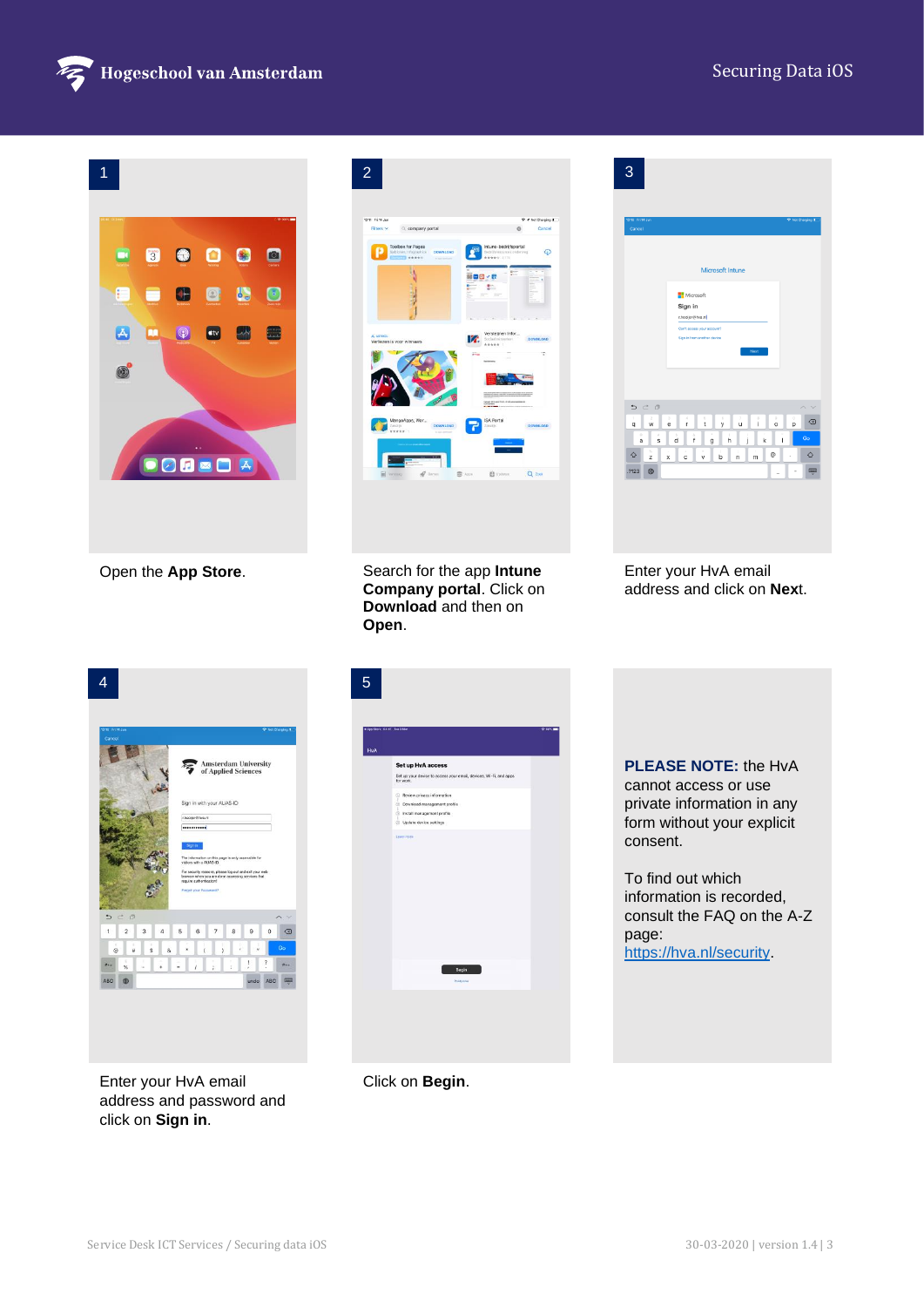

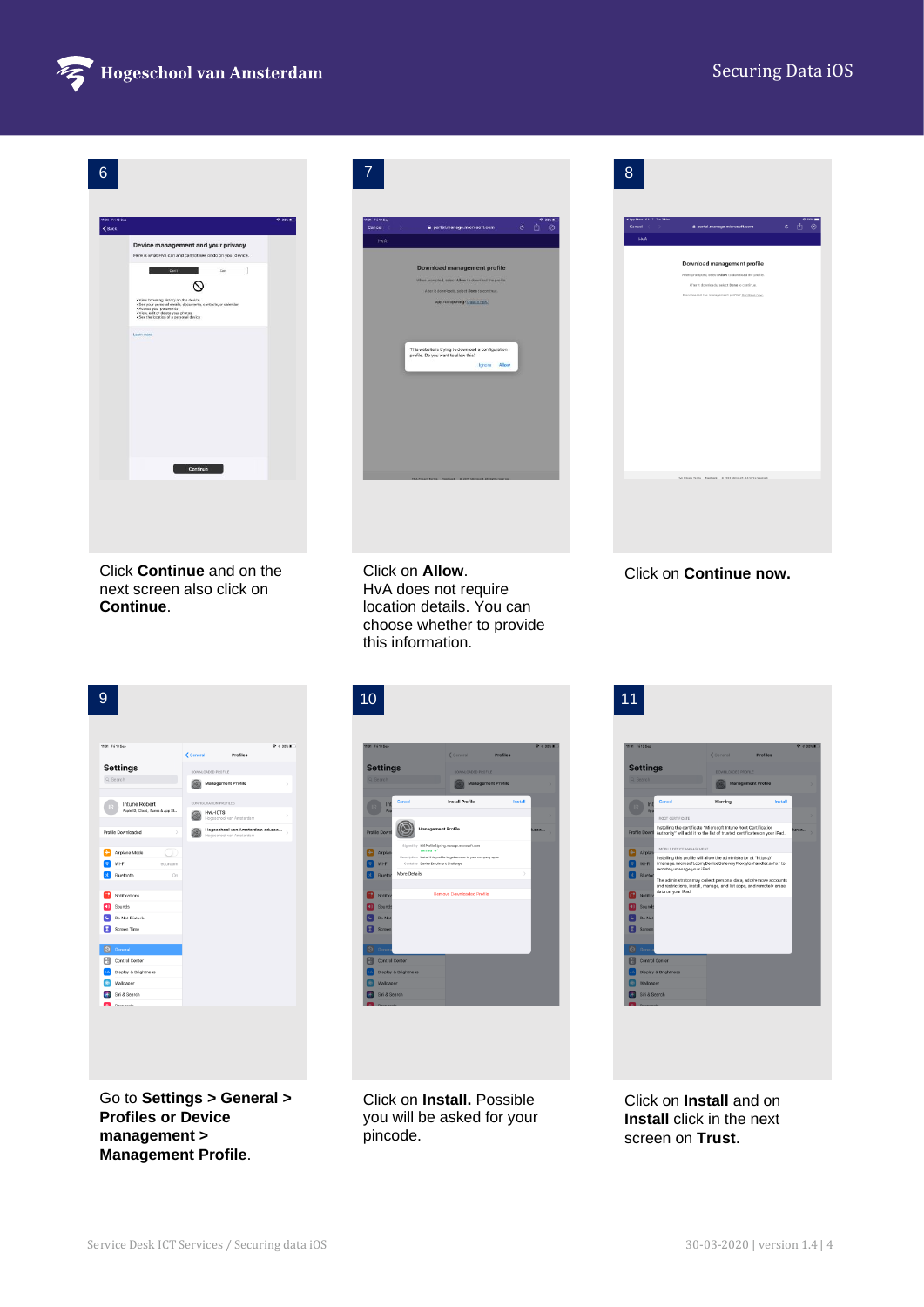